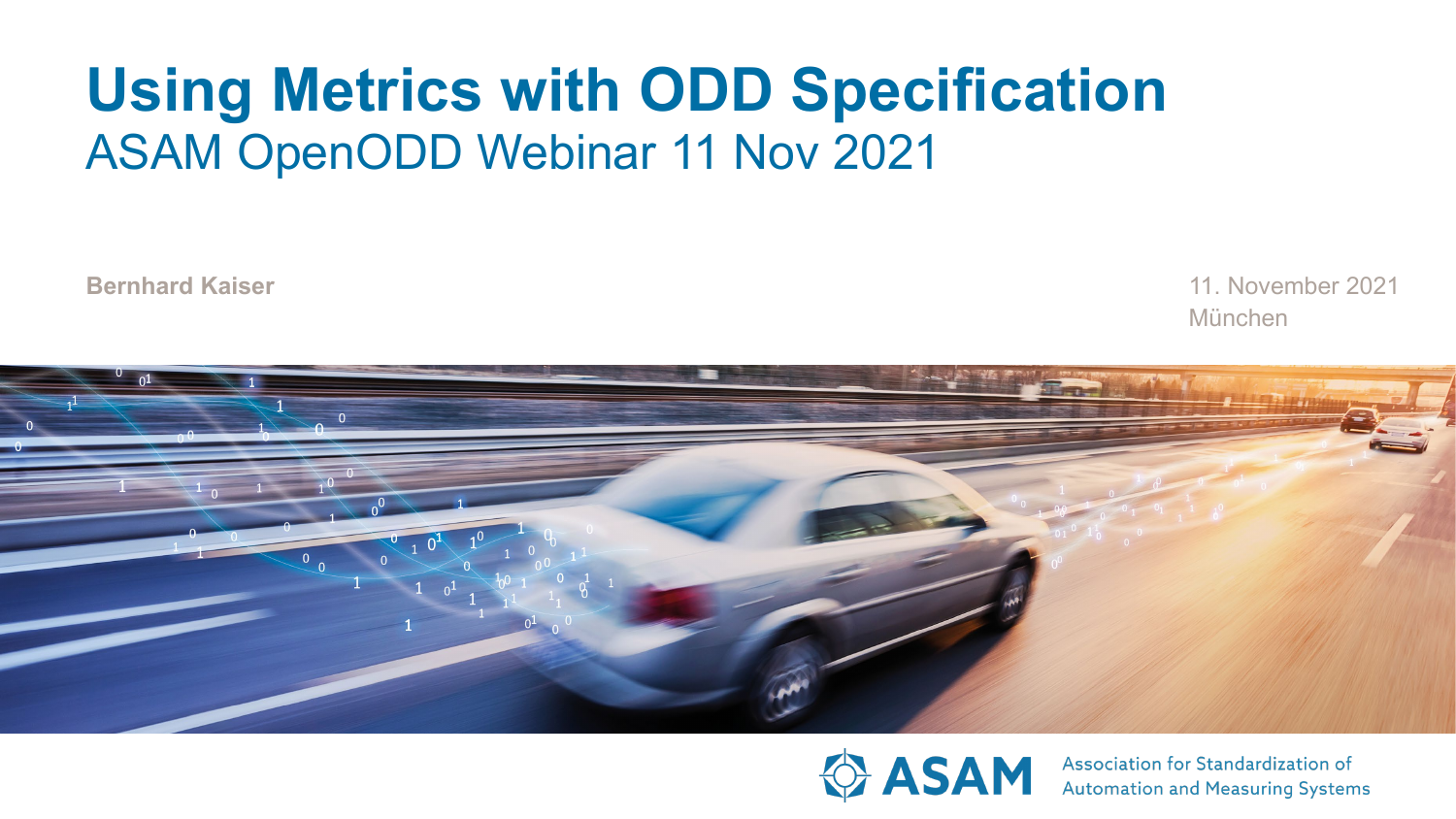# **What is an ODD metric (acc. to ASAM OpenODD Concept Document)?**

*A metric is a function that transforms features or properties of an ODD - alone or in its relation to other ODDs, to scenarios etc. - into a number or an ordered set of qualifiers (e.g. good > medium > bad).*

*Source: ASAM OpenODD Concept Document (working draft September 2021)*

#### **Notes:**

- ODD metrics are not just metrics about ODDs, but also metrics relating ODDs and other things (like an ontology, a set of scenarios, the performance of some piece of software to detect whether we are inside the ODD etc.)
- Metrics computation will often need to refer to external data sources (e.g. a database with road or weather statistics)

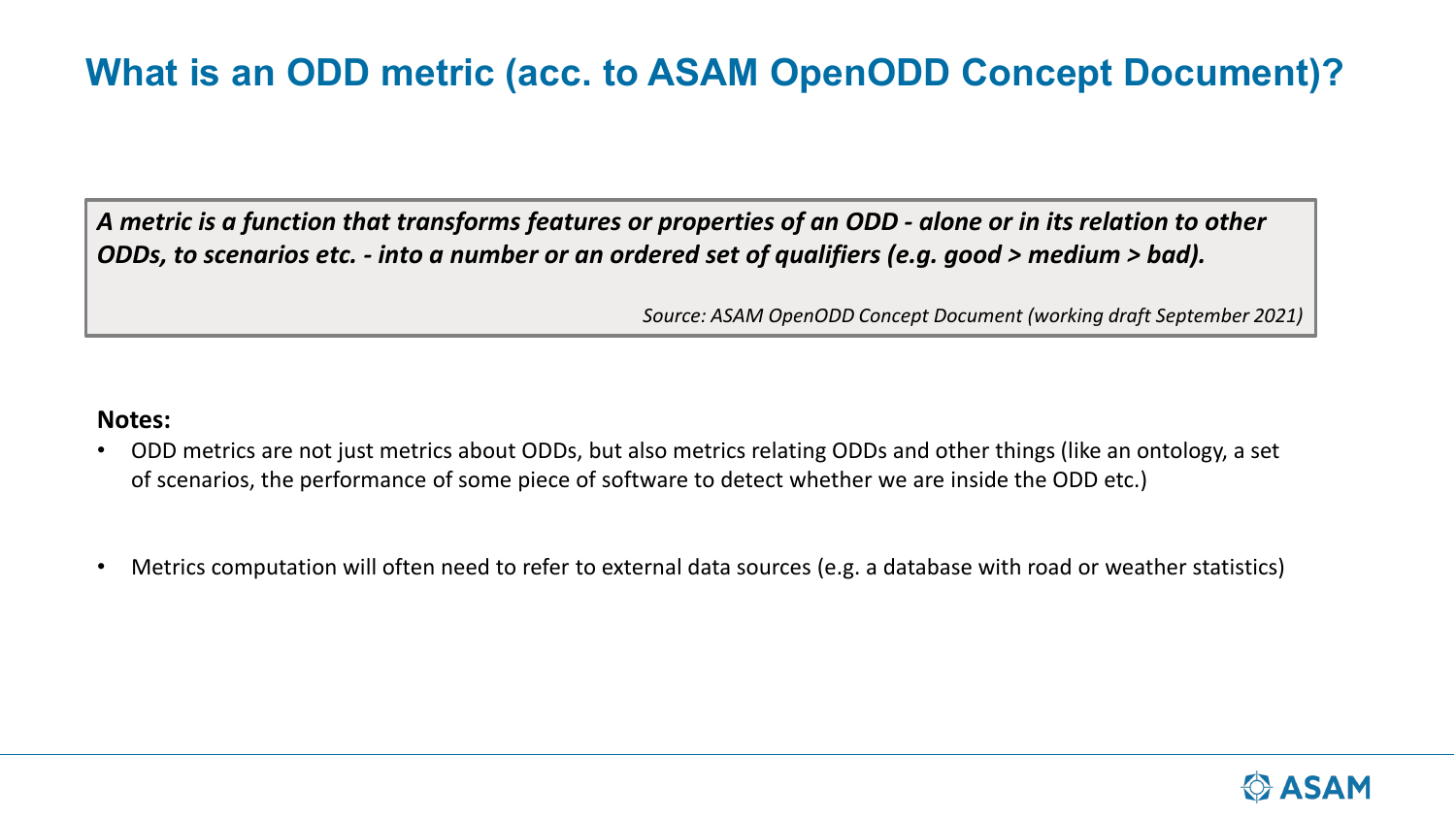### **Examples for metrics about ODDs**



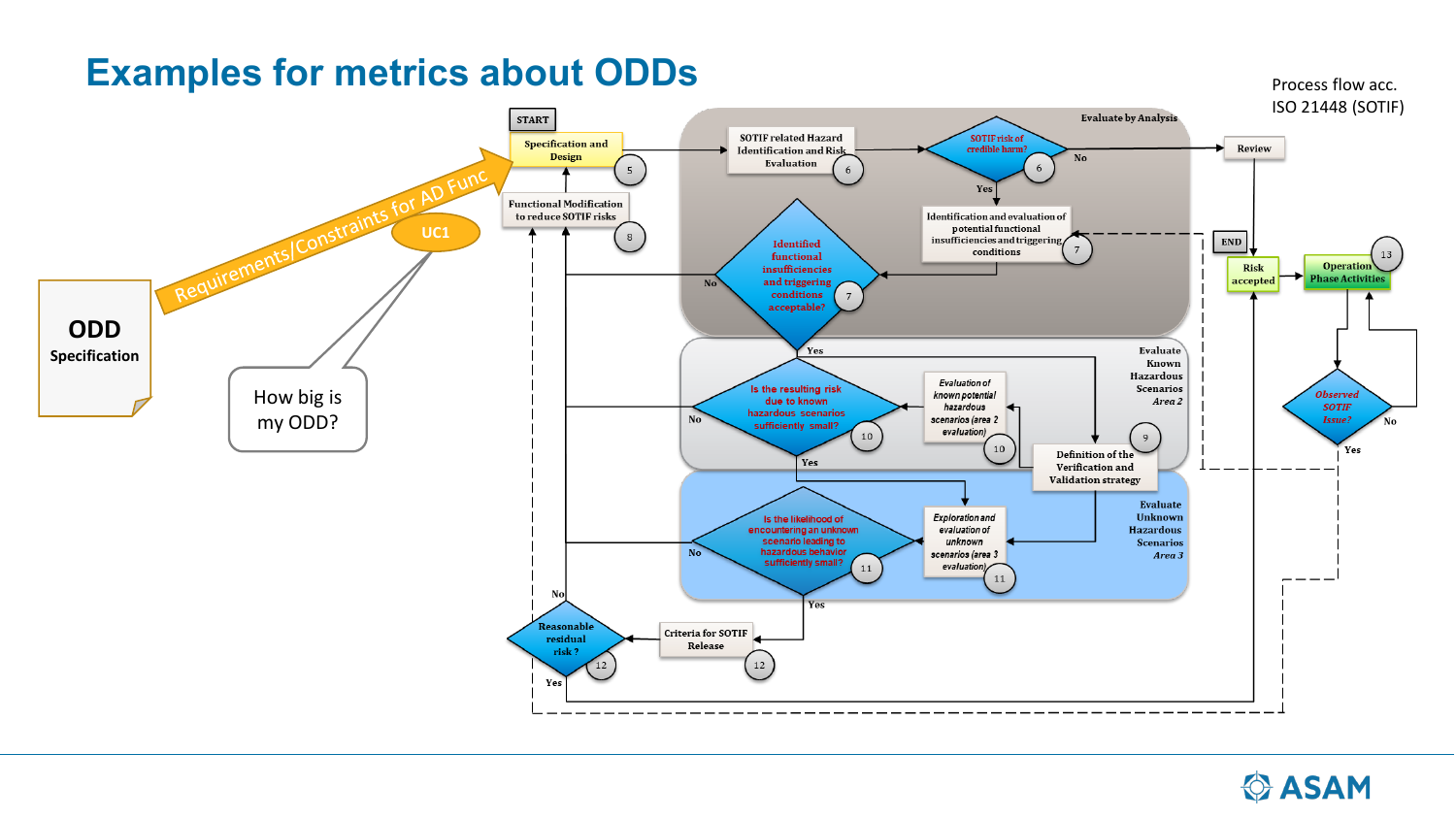### **Examples for metrics about ODDs**





Process flow acc.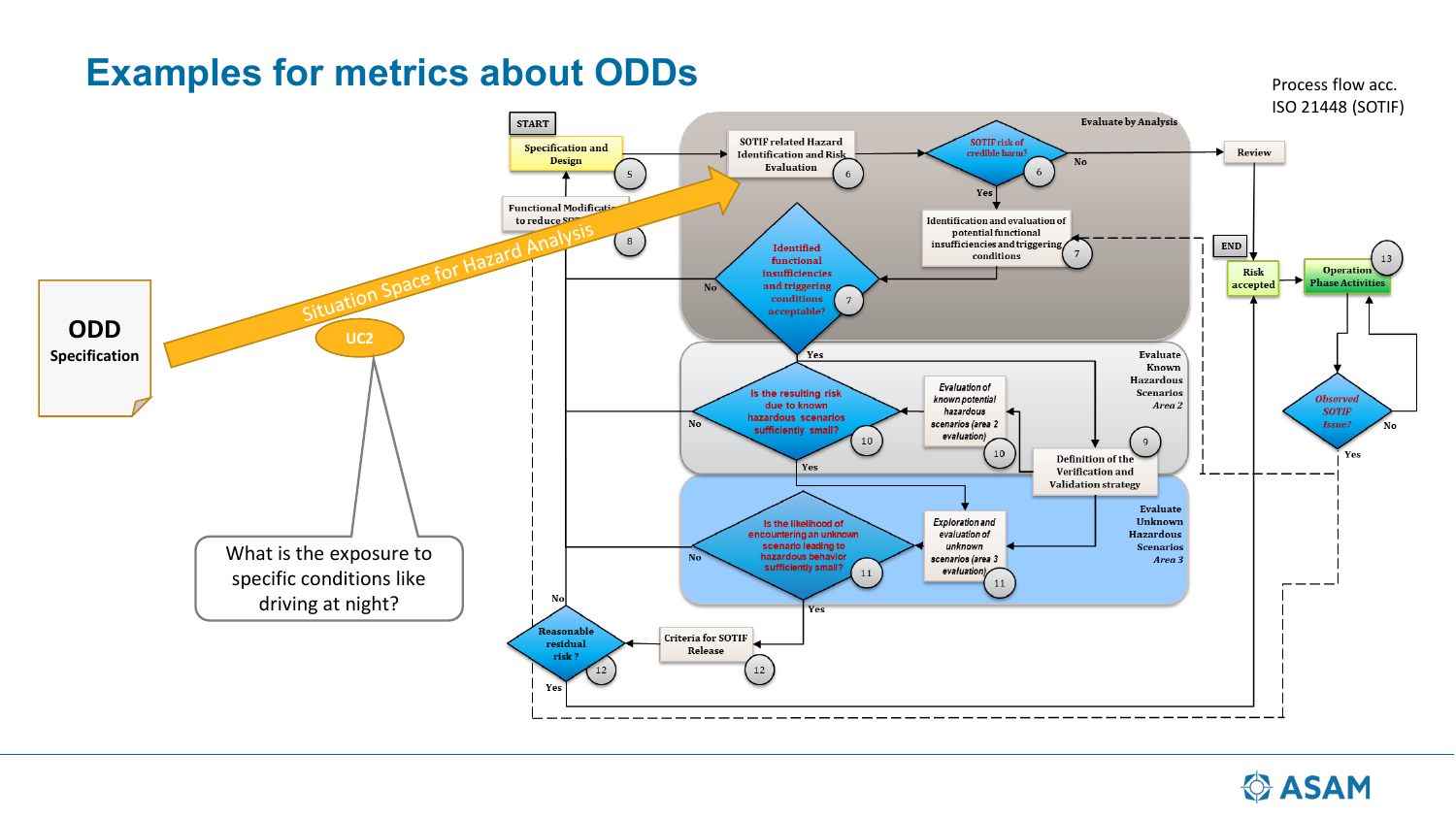# **Examples for metrics about ODDs**





Process flow acc.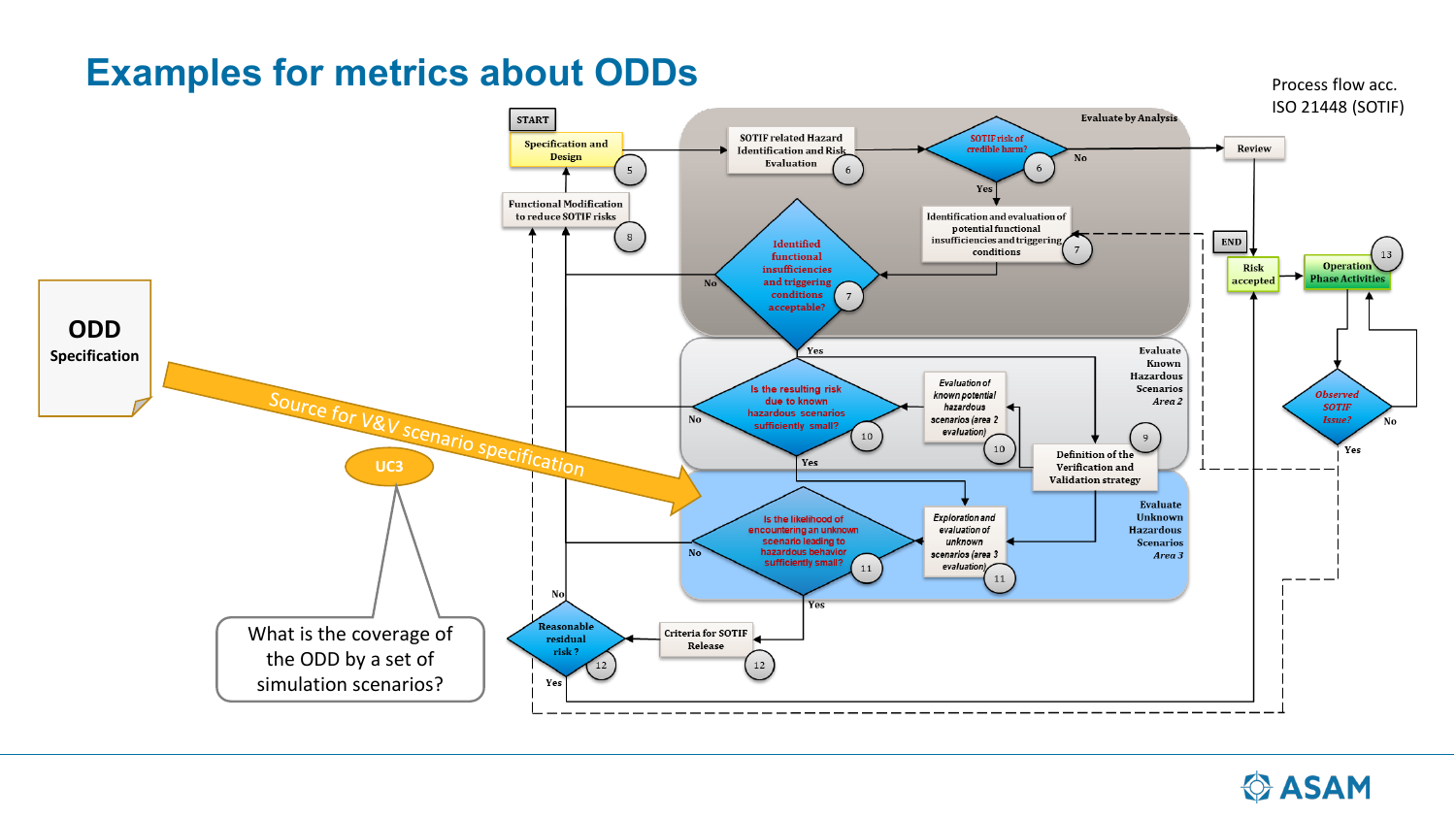### **Metrics – How could it work?**

- Interpret the ontology (on which the ODD is defined) as a multidimensional space
- Each dimension (aspect) is a set, e.g.
	- RoadTypes := {highway, country road, city street, offroad}
	- LaneWidths :=  $\{2.0 \text{ m} ... 4.0 \text{ m}\}\$

**Ontology** = **Roadtypes** x **Weathers** x **Numbersoflanes** x **Lanewidths** x **…**

- The ODD can be regarded as a multi-dimensional sub-set of the whole ontology, e.g.
	- Only highway and country road is allowed, not city or offroad
	- Lane width must be at least 2.5 m
	- **ODD = {highway, country road} x [2.5,4.0]** ⊆ **Ontology**
- One way to determine certain metrics is to define a measure for the "size" of such a set and to divide it by the measure of the range delimited by the ontoloty, e.g.
	- My ADAS function can handle any road with 2.5 m lane width or more That's 75% of the total range of 2..4 m Each dimension is one measurable feature or parameter of the operating conditions





Green area delimits the authorized operating conditions (ODD) Red parts are operating conditions not intended for AD operation (i.e. outside ODD)

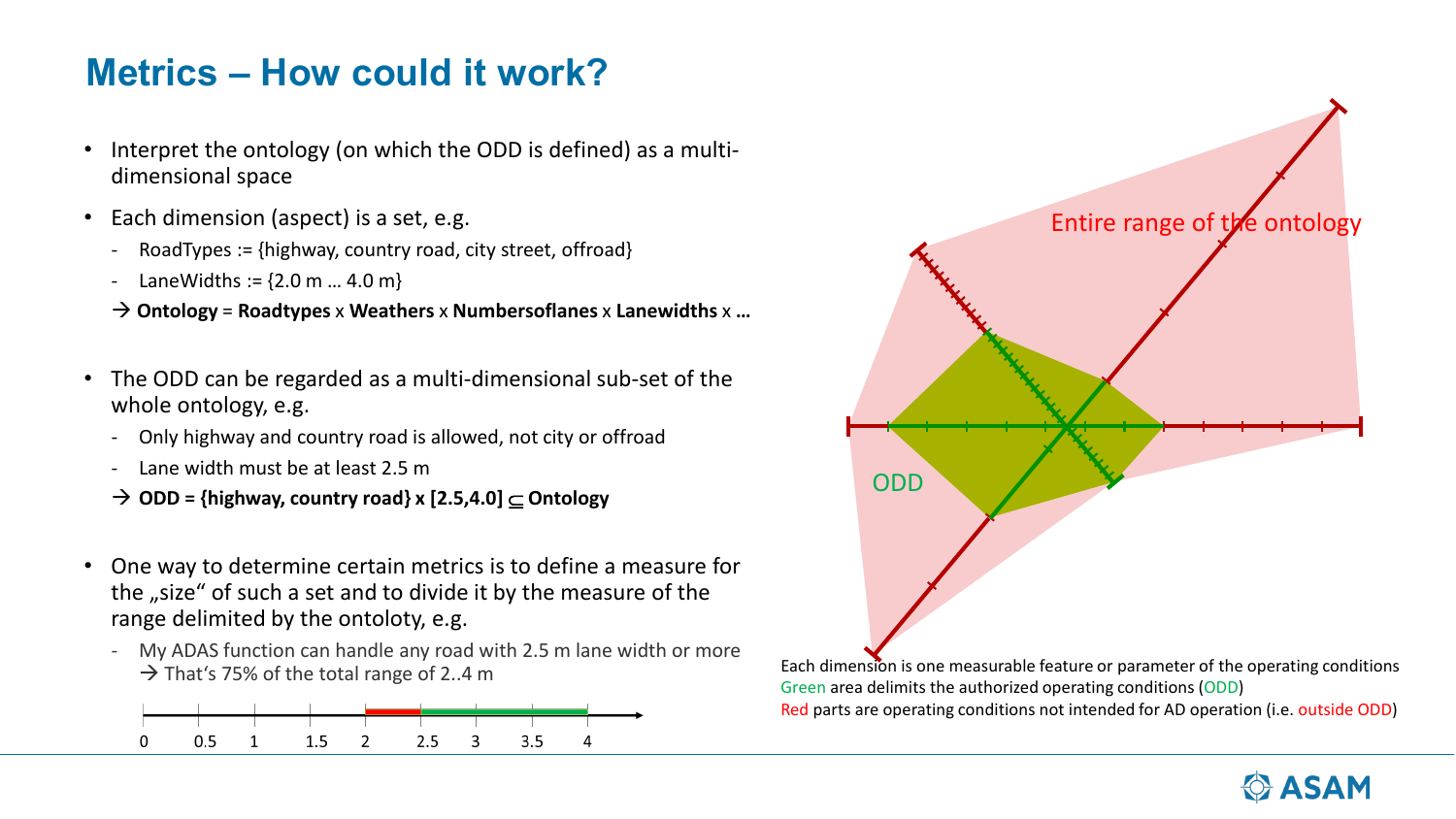# **Metrics – How could it look like in a future OpenODD language?**

#### Setting:

- What percentage of situations in some country (specifically related to the *weather* restrictions from ODD specification) are suitable to switch on automated mode for some vehicle?
- The ODD allows any weather but snowfall.
- We assume that a weather statistics database for selected countries is available and can be accessed via OpenODD extension library (we consider different programming languages for choice to implement this access function).

```
INCLUDE Metrics # OpenODD Extension Package that defines base class for metrics
INCLUDE ExtDataSource # OpenODD extension to access
INCLUDE MyOntology; # This enables the use of all attributes within "MyOntology", e.g. weather
# My simple ODD: Everything except rainfall is suitable
SUITABLE [roadtype.highway roadtype.urban roads roadtype.parking lots] EXCEPT WHEN weather.snowfall;
# Statistical Percentage where AD function cannot operate due to weather conditions
MEASURE PercentSnowfall
         TYPE float UNIT "%"
         RANGE [0.0 - 1.0]
         SOURCE ExtDataSource.query(weatherStatistics(['Germany'],['2020'], 'frequencyPercent', weather);
METRIC PercentageUnsuitableWeather is (max - PercentSnowfall);
```